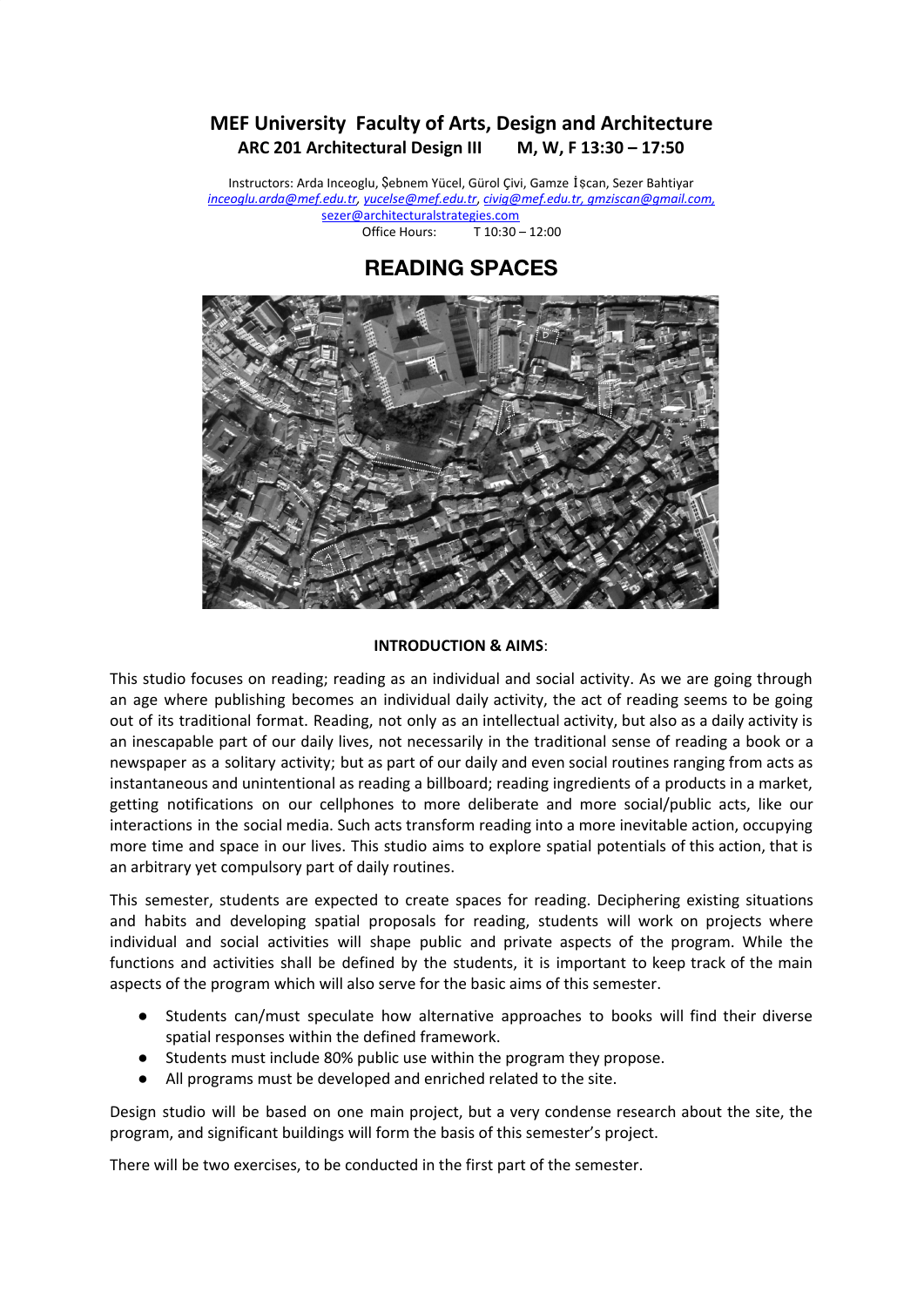#### **GETTING READY FOR READING**

'Getting ready for reading' is a game-like exercise, which explores various physical and spatial settings/conditions that include or relate with the action of reading. It aims to stimulate a research and a discussion on reading as a multifarious activity conducted in space. In this exercise reading, which is mostly a personal experience, will also be discussed with public concerns and social interaction potentials in mind. Students are asked to search for various reading forms, durations, tools, interfaces, spaces while asking these questions:

- What type of contents do people read?
- When/during what do people read?
- How and in which conditions do people read?
- Where do people read?
- Which medium(s) do people use to read?

The exercise is composed of two parts. In the first part students are expected to:

- Give/imagine ten answers to each of the above questions.
- Discuss the spatial potentials of the items/answers in these lists, keep asking "what else?" and try to investigate potentials of reading.

In the second part students are expected to:

Choose **four** combinations (each answering what, when, how, where and which questions) from their group of 10 to explore further.

Explore these **four** different combinations by showing:

- A perspective/collage of selected reading setting from the eyes of the reader
- A perspective/collage of selected reading setting from outside, also showing the reader.
- A plan drawing
- A section drawing

All of these above drawings should be placed within 15x15 cm squares. Four squares per reading condition should be placed side by side. In total students are expected to have 16 squares in 4 lines with 4 boxes in each line. Drawings must be done using AutoCAD.

## **BUILDING SEMINAR**

Students are expected to make a detailed research on the buildings and present them to the group. The presentation must address questions such as the following:

- How is the building used?
- How is the building integrated to the context?
- What are components of the program and how are they organized?
- What is important/interesting in this building?

## **NEWSFLASH! A NEW READING SPACE**

In this exercise each group will publish a newspaper in which we will find the press releases for the new reading spaces designed by each student as if it is finished and opening. By challenging you to imagine the main features (not the form) of your design in an early stage; it aims to help you develop the program, the atmosphere of your design further and also imagine the relations the project forms with a specific urban and cultural context.

## Students should not forget that the main objective of this exercise is the project, the story is just a **means to an end.**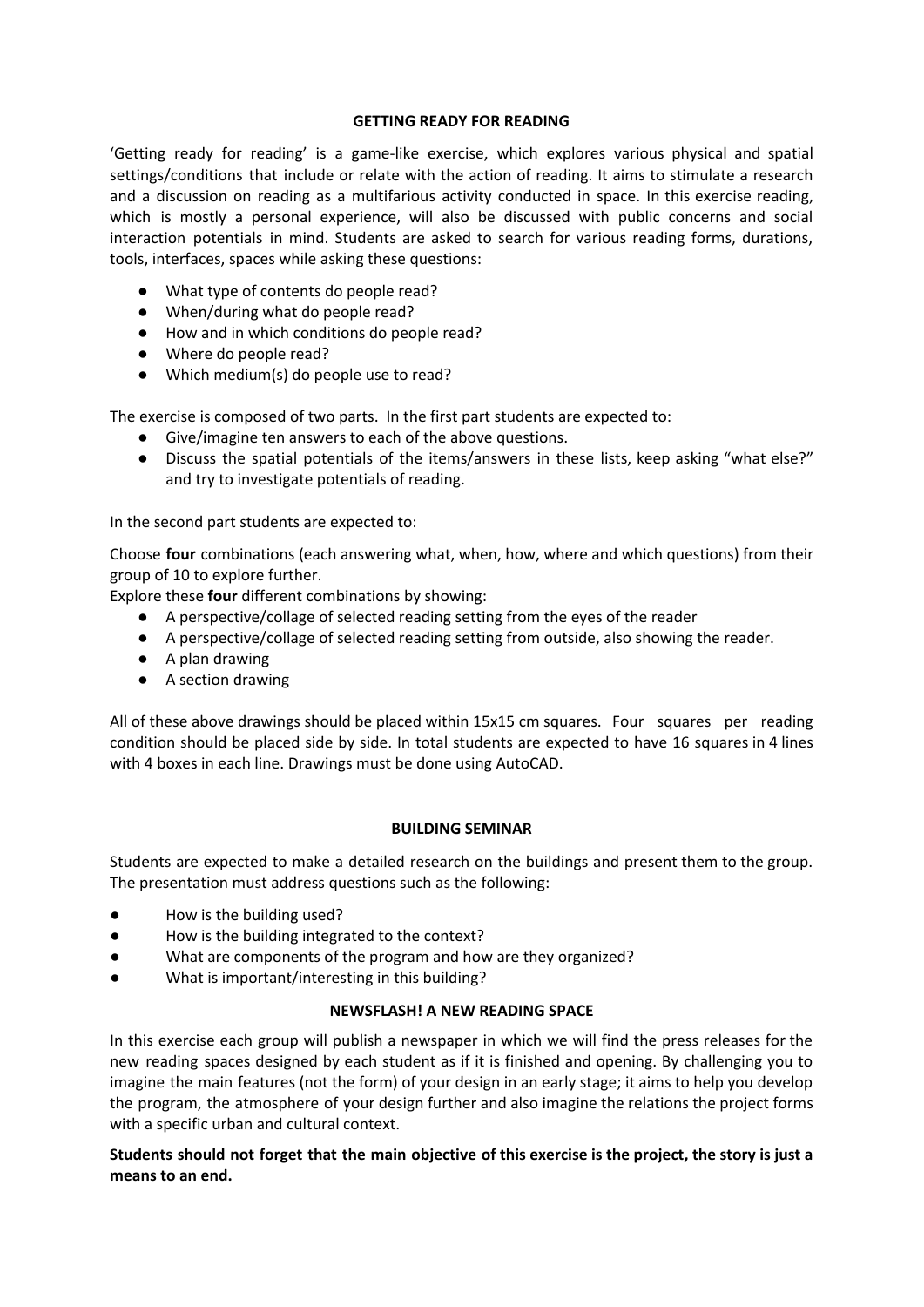- Define the spatial/architectural sense of your project. (Atmosphere)
- Who will use this space? (User profiles)
- Describe the preliminary contents of the programme. (hybrid, diverse)
- What type of architectural materials will you use in your design?
- Will the space encourage publicity but also offer privacy?
- What type of temporal and permanent approaches will your design contain?
- Think about the correlations with inner and outer circulations of citizens?
- Describe your design in terms of 3d form? (scale, geometry, volumes, dimensions)
- Think about its relations with the street level and other buildings?

In this exercise *students are expected to write a news item or a press release (minimum 400 maximum 600 words) about their project as if it was finished (in a reverse order)*. The news item, as an announcement of the building's opening, should describe the spatial qualities and the program of the place as well as its relation to its environment. The news might also include a fictional anecdote that takes place inside your project, if it is helping us further understand your design ideas. The news will be composed of a text and all sorts of drawings, diagrams, photos, collages, etc.—again not showing us the form of the building, but rather illustrating qualities about the design. At the end, the submissions will be prepared in A3 format (29.7x42) in a tabloid (newspaper) format in which each student's news item will be presented in a single page.

The format for each page will be provided to you later, however the font style will be Nimrod, font height will be 10 pts with 1,5 spacing in-between the lines. In addition to the news items regarding your own design, each group is free to compose the front and back pages of the newspaper the way they see fit. They might include the data they have collected for the sites, conduct interviews with the teachers or architects about their reading habits and/or information about libraries, book stores around İstanbul and fictional stories that might give us a better idea on the need for re-thinking reading as an activity and new reading spaces. In other words, the content for the front and back pages will be defined by the students.

## **FINAL PROJECT SUBMISSION REQUIREMENTS**

*Sketches, diagrams, videos, maps or any other kind of audio/visual material articulating the ideas and main aspects of the project.*

| models                                                                              | 1/200 1/100 |  |  |
|-------------------------------------------------------------------------------------|-------------|--|--|
| Site plan                                                                           | 1/500       |  |  |
| Sections, Plans                                                                     | 1/100       |  |  |
| Partial section - plan                                                              | 1/50        |  |  |
| Perspectives and collages                                                           |             |  |  |
| Storyboard:                                                                         | 10 images   |  |  |
| intangible properties, daily life of the area, atmosphere, approach to the building |             |  |  |

#### **ASSESSMENT**

| 1.                                                                         | First assignment                            | 20 points  |  |  |
|----------------------------------------------------------------------------|---------------------------------------------|------------|--|--|
| 2.                                                                         | Seminar                                     | 10 points  |  |  |
| 3.                                                                         | Second assignment                           | 20 points  |  |  |
| 4.                                                                         | Project                                     | 50 points  |  |  |
| 5.                                                                         | Failure to participate in the FADA Workshop | -10 points |  |  |
| Assessment of the project is 80% studio performance, 20% final submission. |                                             |            |  |  |

#### **Students MUST BE PRESENT in all reviews – third party submissions will not be accepted.**

#### **CALENDAR**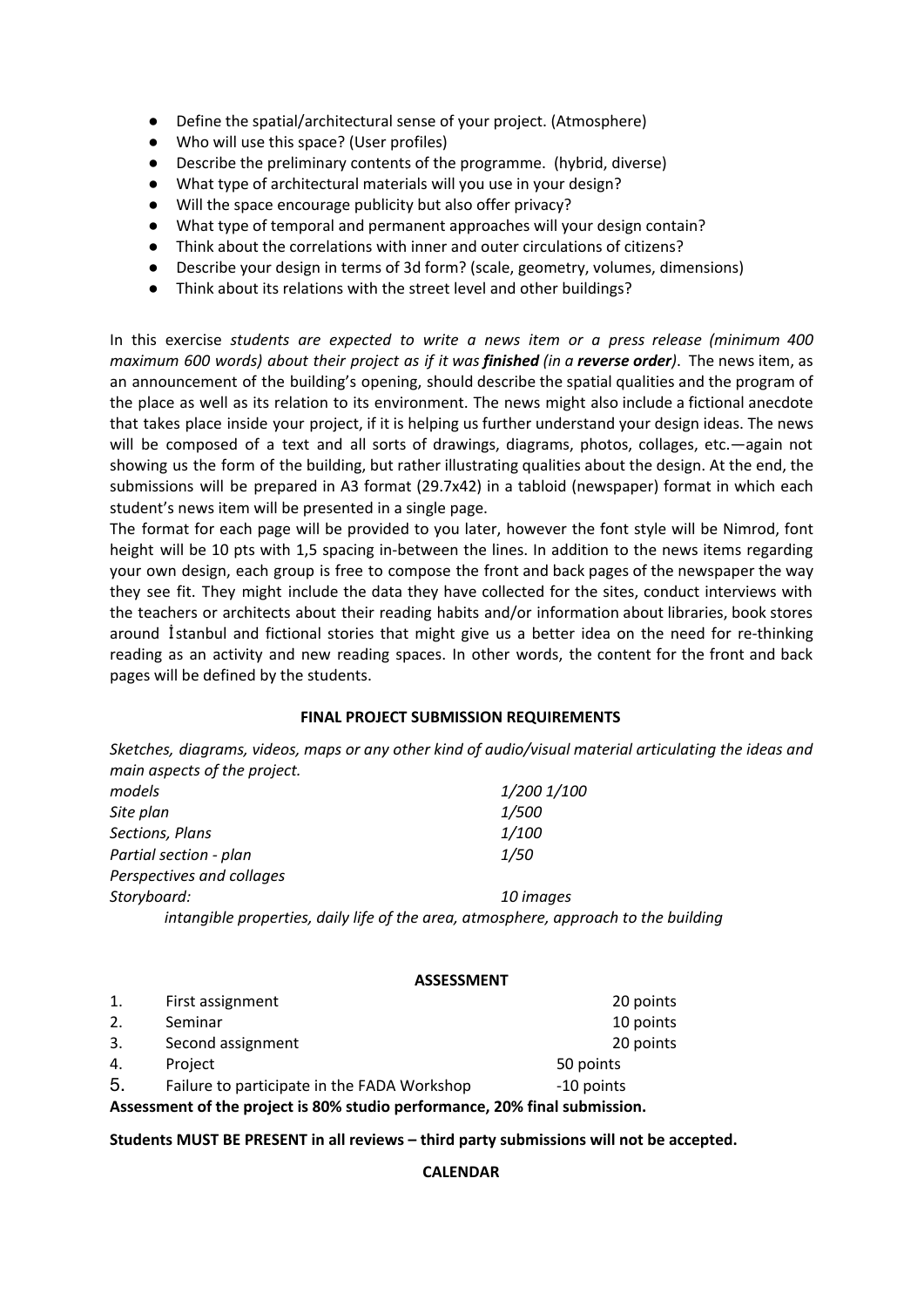|           | M                                    | W                    | F |
|-----------|--------------------------------------|----------------------|---|
| 1st Week  |                                      | <b>FORUM - intro</b> |   |
| 2nd Week  | technical session:<br><b>AutoCAD</b> | Film reading 1       |   |
| 3rd Week  | First assignment due                 |                      |   |
| 4th Week  | <b>Building seminar</b>              | Film reading 2       |   |
| 5th Week  | Newsflash due                        |                      |   |
| 6th Week  |                                      | Guest 1              |   |
| 7th Week  |                                      |                      |   |
| 8th Week  | technical session: stairs            |                      |   |
| 9th Week  | <b>First review</b>                  | Guest 2              |   |
| 10th Week |                                      | Film reading 3       |   |
| 11th Week |                                      |                      |   |
| 12th Week |                                      |                      |   |
| 13th Week | <b>Second review</b>                 |                      |   |
| 14th Week |                                      |                      |   |
|           |                                      |                      |   |

# **COURSE OBJECTIVES**

Upon successful completion of the course, students will be able to:

1. Record and visualize various environmental properties.

2. Incorporate tangible and intangible data into an architectural design.

3. Develop an understanding of various needs of people and the ability to transform those into an architectural program.

4. Apply basic architectural and urban design principles in accordance with data such as climate, users, place, cultural context and social issues in order to create novel architectural solutions.

5. Understand the effect of materials on architectural design.

# **ATTENDANCE POLICY**